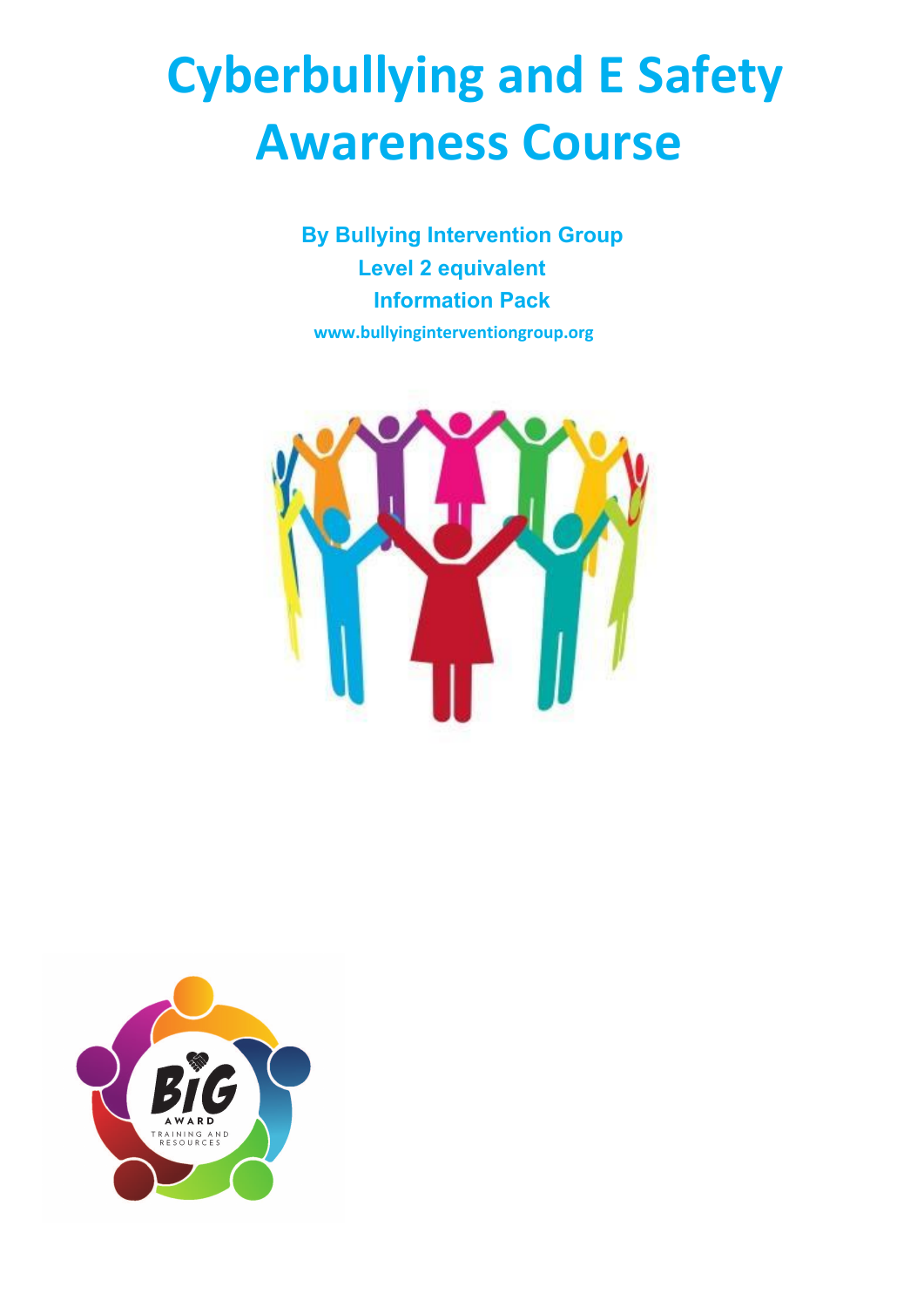## Introduction

BIG are delighted to introduce this exciting new venture – offering staff recognition for their cyber bullying prevention and e safety plans, along with strategies to support them in their work with young people.

The course itself has emerged out of the national BIG Award for schools. It has been written by Val McFarlane & Vicki Lydon, the Directors of BIG.

Participant's written work will be assessed by Bullying Intervention Group. Certificates are awarded to successful candidates.

1. How to enrol.

To enrol on this course, please contact val.mcfarlane@bigaward.org.uk and you will be sent an enrolment form via email. You will then be invoiced, the cost is £199 per student, which includes certificate, course pack and assessment.

2. What happens next?

Once payment is received, the student will receive their online course pack. The course is then completed online and returned to the email address given. The course is non transferable.

3. What is the timescale for completing the course?

The timescale for completion of the course is 2 years. Most students will complete the course within weeks/months.

4. What does the course entail?

The course is split into two main sections – A) Course Learning Units; B) Case Studies & Real Scenario;

Within Part A, there are five Learning Units and you will be asked to progress through each of these Units in order - reading & processing the Unit's course material provided, carrying out a little research work on your own initiative, and then answering the set questions at the end of the Unit in question.